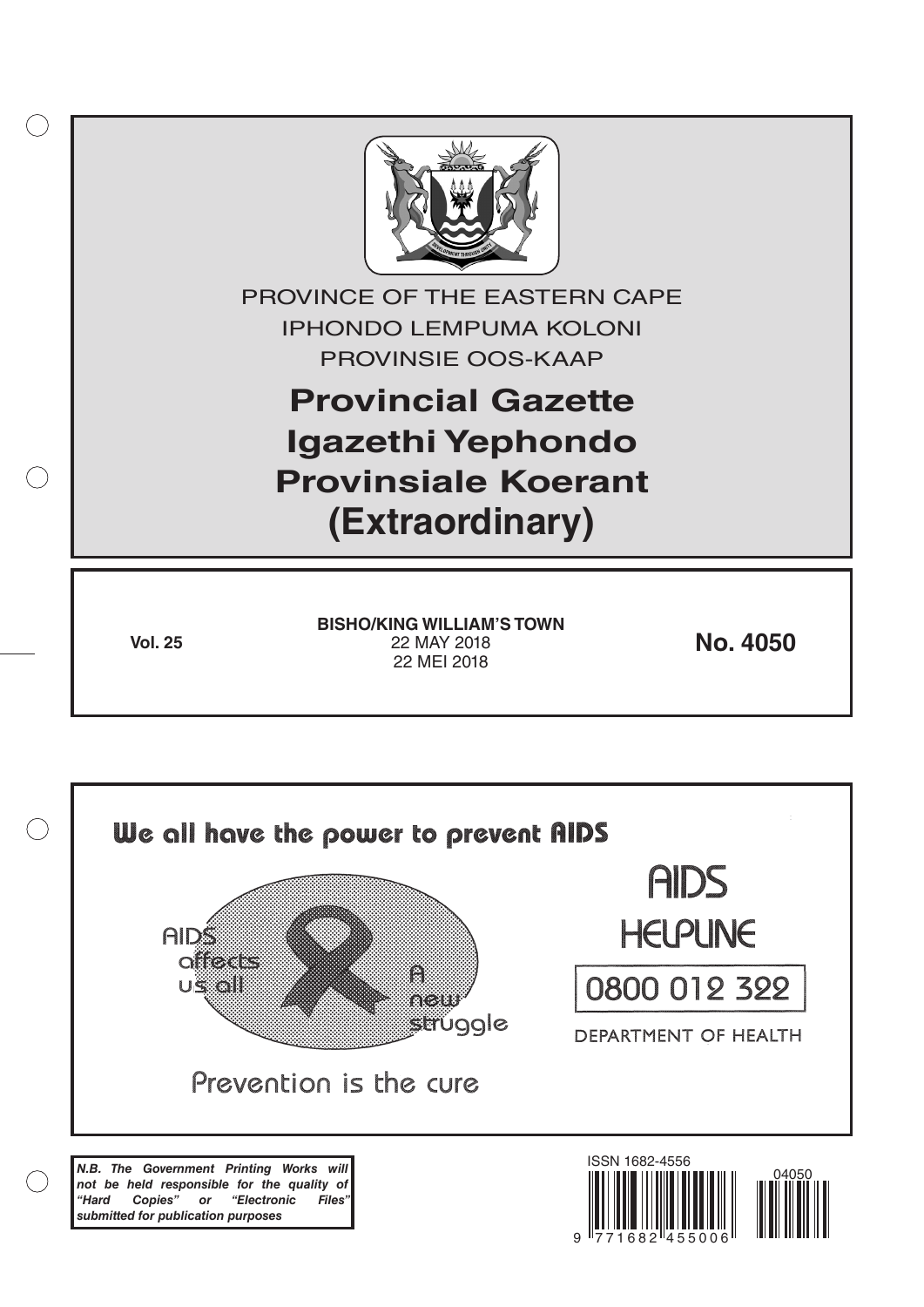# **IMPORTANT NOTICE:**

**The GovernmenT PrinTinG Works Will noT be held resPonsible for any errors ThaT miGhT occur due To The submission of incomPleTe / incorrecT / illeGible coPy.**

**no fuTure queries Will be handled in connecTion WiTh The above.**

#### **CONTENTS**

|    |                                                                                                      | Gazette<br>No. | Page<br>No. |
|----|------------------------------------------------------------------------------------------------------|----------------|-------------|
|    | <b>PROVINCIAL NOTICES • PROVINSIALE KENNISGEWINGS</b>                                                |                |             |
| 88 | Local Government: Municipal Structures Act (117/1998): Traditional Leaders elected to Participate in | 4050           |             |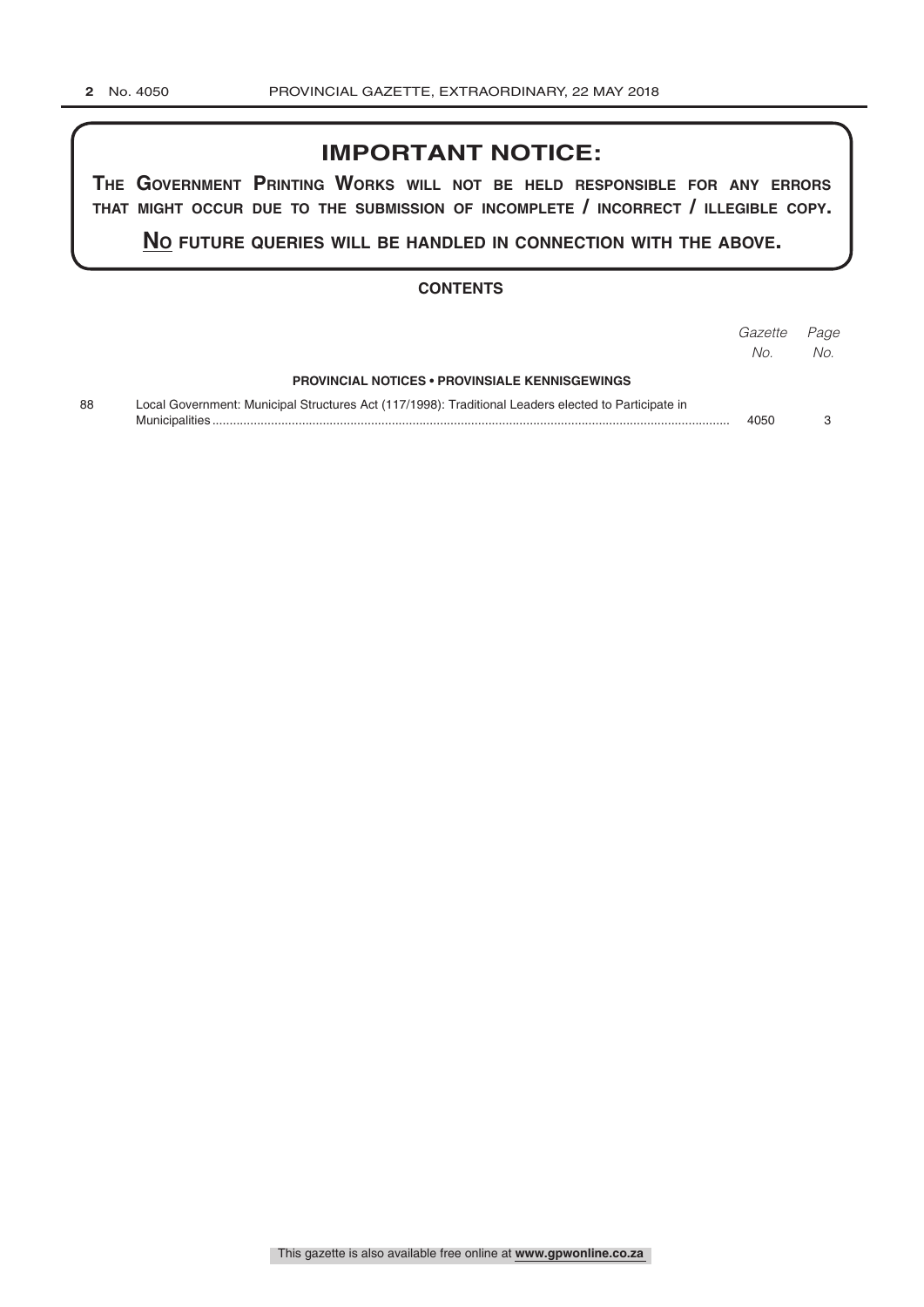## Provincial Notices • Provinsiale Kennisgewings

**PROVINCIAL NOTICE 88 OF 2018** 

#### PROVINCE OF THE EASTERN CAPE

#### DEPARTMENT OF COOPERATIVE GOVERNANCE AND TRADITIONAL AFFAIRS

#### TRADITIONAL LEADERS ELECTED TO PARTICIPATE IN MUNICIPALITIES

NOTICE FOR PUBLICATION OF IDENTIFIED TRADITIONAL LEADER TO PARTICIPATE IN ALFRED NZO DISTRICT MUNICIPAL COUNCIL IN THE EASTERN CAPE IN TERMS OF SECTION 81 OF LOCAL GOVERNMENT: MUNICIPAL STRUCTURES ACT, 1998 (ACT NO. 117 OF 1998) AS AMENDED, REPLACING THE DECEASED TRADITIONAL LEADER

### EASTERN CAPE HOUSE OF TRADITIONAL LEADERS:

I, Fikile D. Xasa, Member of the Executive Council responsible for Cooperative Governance and Traditional Affairs in the Eastern Cape Province under the powers delegated to me by Section 81 (2) (a) of Local Government: Municipal Structures Act, (Act No. 117 of 1998) and after having consulted the Provincial House of Traditional Leaders in respect of the by-elections of the traditional leader to participate in the Alfred Nzo District Municipal Council, hereby make known for general information that Nkosi Abraham Nkasele Lepheana, ID No: 810528 5750 088 has been identified through democratic process by the respective traditional leaders replacing Nkosi Ntando Pascal Zibi, ID No: 511011 5557 086 who is deceased as previously gazetted on Provincial Gazette No.3700 of 2016.

**E.D. XASA** MEMBER OF THE EXECUTIVE COUNCIL RESPONSIBLE FOR COOPERATIVE GOVERNANCE AND TRADITIONAL AFFAIRS

DATE: 04/05/20/8